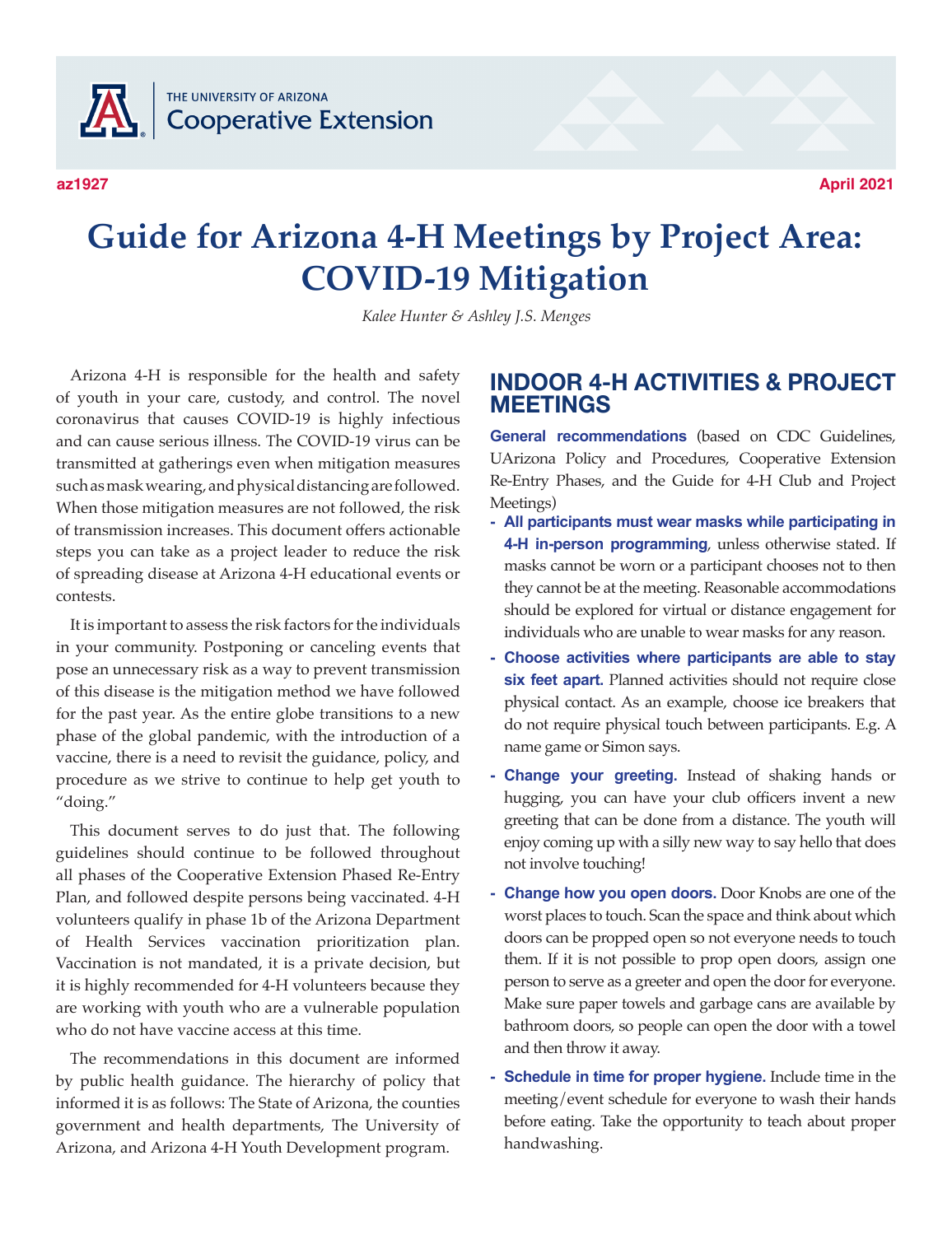- **- Do not share pens and pencils.** Instead of having everyone use the same pen to check in for attendance, have one person take attendance to avoid sharing one pen. This goes for other shared equipment (e.g. scissors, glue bottles).
- **- Carefully clean and disinfect before and after meeting.** If hosting a project meeting in your home, disinfect afterwards. Plan to take fifteen minutes after everyone has left to wipe down all frequently touched surfaces with a disinfectant spray or bleach solution. The CDC and EPA provide the following guidance:
	- Cleaning removes germs and dirt from surfaces. You can use soap and water to clean surfaces. This doesn't always kill germs but removing them lowers their numbers. It's suggested to clean surfaces before you disinfect them.
	- Disinfecting kills germs on surfaces. Disinfectant chemicals are stronger than soap but do not necessarily clean visibly dirty surfaces or remove germs. Killing germs lowers the risk of infection. To properly disinfect, products need to remain on a surface for a specific amount of time -- usually 3 to 5 minutes.
	- Sanitizing also kills germs, but disinfecting is the most successful means of killing germs. Some products are capable of doing both, but disinfecting requires a bit more work. Still, sanitizers effectively lower the risk of infection.
	- A list of CDC suggested COVID-19 disinfectants can be found at the following link: https://cfpub.epa. gov/giwiz/disinfectants/index.cfm
	- For more information regarding cleaning and disinfecting areas please see the CDC website for guidance.

#### **Family and Consumer Health Science and Science, Technology, Engineering, and Math (STEM) Projects**

This guidance is general best practices for 4-H educational events and contests that include project work in Arts, Sewing, Robotics, and Leatherwork, etc.

#### **In addition to the general recommendations for indoor projects:**

**- Reconsider how you meet.** If your project is something that if the youth have the correct supplies they can safely do on their own home consider getting the supplies to them and then working on the project together virtually. If the supplies are too expensive to supply for each person at the same time you could have youth work on the projects individually passing the supplies needed on when finished after fully sanitizing them. If the supplies need adult leader supervision consider meeting in small groups or only family groups with the leader one group at a time to reduce the chance of mingling outside of family groups.

- **- Utilize family units and teen youth leaders.** When considering your other meeting options you can consider what other options you have for leadership and facilitation. In some projects such as arts and crafts, cooking, or sewing youth may have help in their home you could utilize. Provide the supplies and curriculum plan and survey your group to see who all in your youths network may be able to help facilitate for their immediate family member so that leaders can reduce their need to meet in person and move more instruction virtually.
- **- Consider having each youth purchase their own**  supplies to avoid sharing If it is cost effective, or your group is able to reimburse families it is recommended youth use their own supplies to reduce sharing.
- **- Keep records.** It is always important to encourage record keeping for 4-H projects in the form of a record book but it is especially important if youth are working on these projects individually or while meeting virtually to check on progress. Photos, budgets, and paragraphs on their experiences while working on the project will be helpful later in the case of need for a virtual show or Fair. More records provide more to show off at the end if you are unable to show off the physical project. Remember digital 4-H project record books are available in ZingBooks.
- **- Change how you show off final projects for Fair.** Projects may not be able to be displayed in large halls for spectators, in case of this limitation, plan backup options. Consider virtual options utilizing the records kept mentioned above. You could create web pages, social media posts, YouTube videos all that can serve as galleries of youth project work. Or have youth create a PDF for their project that you could put together in a virtual document for browsing.

## **Indoor Arena Shows**

This guidance is general best practices for 4-H educational events and contests that involve animals, including Horse, Largestock, and Small Stock.

#### **In addition to the general recommendations for indoor projects:**

**- Consider the size of the indoor arena before selecting it.** Check with your county health department because each has set different requirements for square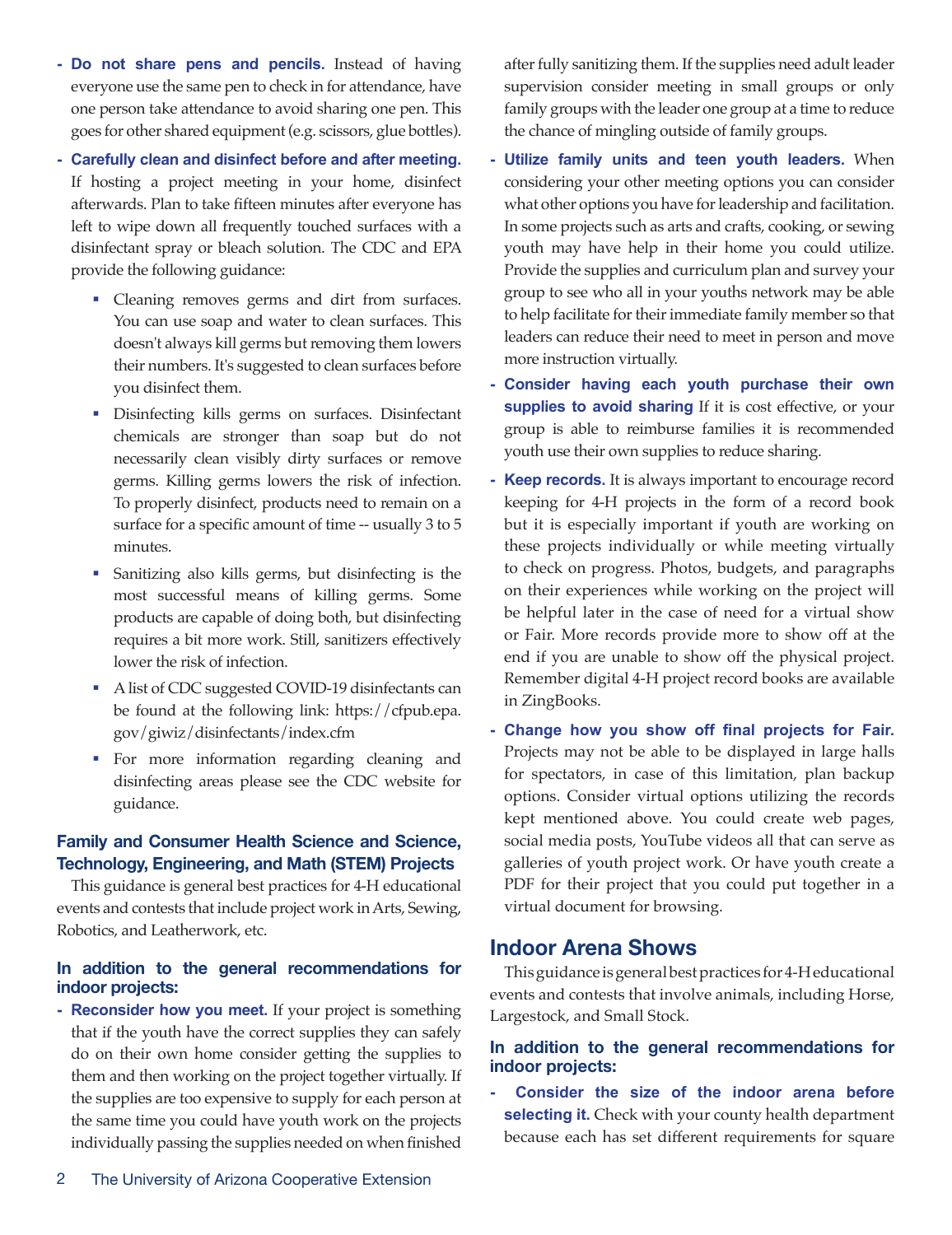feet per person during an event. Some as much as 150 sq ft per person (Pima County Health Department) and some as low as 70 sq ft per person (Maricopa County Health Department). Utilize the resource page at the end of this guide to find the exact requirement for your county event.

- **If the arena has any roll up doors or removable sides, open those during meetings and shows fully.** Keeping doors open will not only limit touch points but these large roll up doors will provide huge exchanges of air to limit the chance of airborne exposure.
- **- Adjust class size to the ring size.** Ensure you can give each exhibitor the recommended square footage per your county health departments recommendation.
	- For small stock projects that utilize tables it is recommended you use 10 ft tables and put one exhibitor on each end leaving the middle of the table empty for social distancing.
- **Mark off areas 6ft apart around the ring for spectators.** You can use cones, tape, or fencing to mark off areas for spectators. 4-H educational events and contests must conform to the size requirements of the University of Arizona Cooperative Extension COVID-19 Mitigation Phase requirements. To address these requirements you may limit size participants to family groups or if needed limit the spectators to two adult parents or guardians per family group during phases 1 and 2. In phase 3 or higher there is no size restriction.
- **Schedule a responsible adult or volunteer as the designated gate person.** This will ensure only one person is continually touching the gate to allow participants in and out of the arena. If this job needs to be broken into shifts ensure the gate is properly cleaned and disinfected between shifts.
- **- Masks should be removed when the youth is horseback.** A horse provides an excellent social distance measurement. A mask can cause youth safety concerns and therefore should not be worn while horseback.

## **Shooting Sports** (Indoor Range)

#### **In addition to the general recommendations for indoor projects:**

**- Schedule the same number of youth as firearms during meeting times to avoid sharing equipment.** This may require reducing meeting attendee numbers and holding additional meetings to accommodate additional youth. If additional meetings are a hardship and you must share firearms be sure to have a trained

responsible adult safely disinfect equipment between youth.

- **Schedule an additional adult or volunteer in charge of disinfecting.** This responsible adult works with the Rangemaster to ensure between rounds the firearms are safely disinfected for the next group's use.
- **- Space participants on the line at least 6 ft apart** This may require lowering your meeting numbers or doing more rounds of shooters and longer meetings. If you have an additional group of certified shooting sports leaders, you could split the group into two groups that meet at alternating times.
- **- A youth mask is removed once the youth is positioned on the line.** To ensure the safe use of equipment by a youth face masks should be removed prior to shooting. Prior to being released from the line youths should place their masks back on.

## **OUTDOOR 4-H ACTIVITIES & PROJECT MEETINGS**

**General recommendations** (based on CDC Guidelines, UAarizona Policy and Procedures, Cooperative Extension Re-Entry Phases, and the Guide for 4-H Club and Project Meetings)

- **- All participants must wear masks while participating in 4-H in-person programming, unless otherwise stated.** If masks cannot be worn or a participant chooses not to then they cannot be at the meeting. Reasonable accommodations should be explored for virtual or distance engagement for individuals who are unable to wear masks for any reason.
- **- Choose activities where participants are able to stay six feet apart.** We need to ensure that activities do not require close physical contact. If you planned a game that requires close physical contact, save that for another time. As an example, choose ice breakers that do not require physical touch between participants during highly infectious seasons. E.g. A name game or Simon says
- **Change your greeting.** Instead of shaking hands or hugging, can you invent a new greeting that can be done from a distance? The youth will enjoy coming up with a silly new way to say hello that does not involve touching (and the adults will too)!
- **Do not share pens and pencils** Instead of having everyone use the same pen to check in for attendance, have one person take attendance to avoid sharing one pen.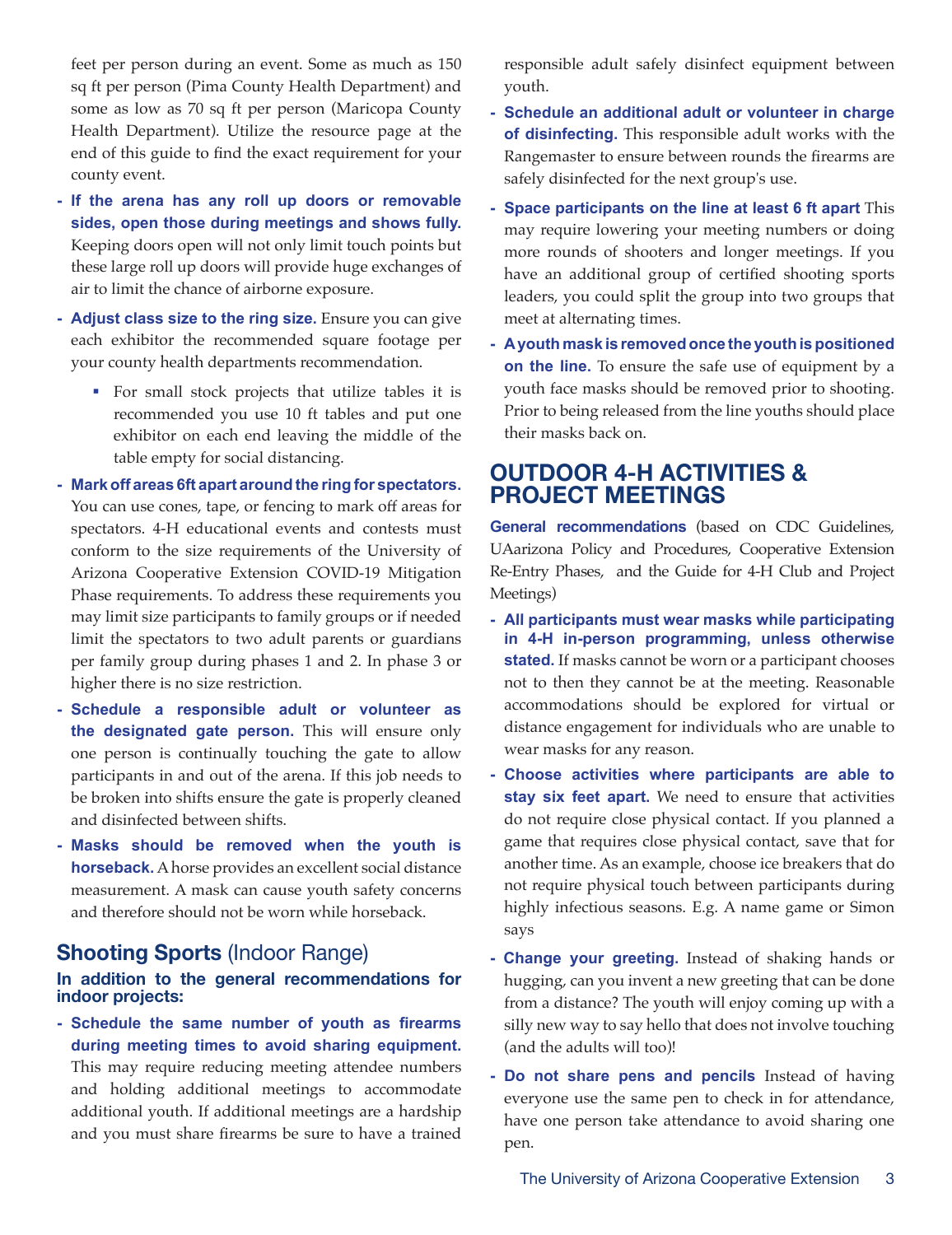- **Schedule facilities and time for proper hygiene.** Include time in the meeting/event schedule for everyone to wash their hands before eating. Take the opportunity to teach about proper handwashing. Outdoor activities may need to consider renting temporary hygiene facilities if the venue they are using do not have any available. Hand sanitizer stations are required at minimum but are not a replacement for a soap and water hand washing station, which is recommended.
- **- Carefully clean and disinfect before and after meeting**. Plan to take fifteen minutes after everyone has left to wipe down all frequently touched surfaces with a disinfectant spray or bleach solution. The CDC and EPA provide the following guidance:
	- Cleaning removes germs and dirt from surfaces. You can use soap and water to clean surfaces. This doesn't always kill germs but removing them lowers their numbers. It's suggested to clean surfaces before you disinfect them.
	- **Disinfecting kills germs on surfaces. Disinfectant** chemicals are stronger than soap but do not necessarily clean visibly dirty surfaces or remove germs. Killing germs lowers the risk of infection. To properly disinfect, products need to remain on a surface for a specific amount of time -- usually 3 to 5 minutes.
	- Sanitizing also kills germs, but disinfecting is the most successful means of killing germs. Some products are capable of doing both, but disinfecting requires a bit more work. Still, sanitizers effectively lower the risk of infection.
	- A list of CDC suggested COVID-19 disinfectants can be found at the following link: https://cfpub.epa. gov/giwiz/disinfectants/index.cfm
	- For more information regarding cleaning and disinfecting areas please see the CDC website for guidance.

**Family and Consumer Health Science or Science, Technology, Engineering, and Mathematics (STEM) Projects** (Baking, Welding, Woodworking, Gardening, etc.)

#### **In addition to the general recommendations for indoor projects:**

**-Do not share equipment** This may be the opportunity for youth to purchase their own equipment needed for the project, some equipment may be expensive and this is a hardship that leaders with the help of their county staff should anticipate and consider opportunities to find funding and scholarship sources to address. If equipment absolutely must be shared, it must be fully cleaned and disinfected before changing hands.

**- Utilize different masking for different tasks.** Ensure both the youth and volunteer will have unobstructed vision during the entirety of the activity. Consider alternative versions of masking that are safer to use when doing certain activities. Welding you need something that fits comfortably under the welding hood and that is not flammable, for blacksmithing or torch welding you need to wear protective eyewear which the breath from your mask can fog them up and cause a safety issue. Using tinted face shields or increasing your social distance so masks can be removed is recommended solutions in these situations.

## **Outdoor Arena Shows** (Horse, Livestock, Smallstock)

**In addition to the general recommendations for outdoor projects:** 

- **- Mark off areas 6ft apart around the ring for spectators** You can use cones, tape, or fencing to mark off areas for spectators. These could be limited to family groups or if needed limit the spectators to two adult parents or guardians per family group during phases 1 and 2, in phase 3 or higher there is no size restriction.
- **- Schedule a responsible adult or volunteer as the designated gate person.** This will ensure only one person is continually touching the gate to allow participants in and out of the arena. If this job needs to be broken into shifts ensure the gate is properly cleaned and disinfected between shifts.
- **- Adjust class size to the ring size.** Ensure you can give each exhibitor 120 sq ft per person, for small stock projects that utilize tables it is recommended you use 10 ft tables and put one exhibitor on each end leaving the middle of the table empty for social distancing.
- **Masks should be removed when the youth is horseback.** A horse provides an excellent social distance measurement. A mask can cause youth safety concerns and therefore should not be worn while horseback.
- **- Masks can be removed once youth have entered the show ring.** A large livestock show ring (i.e. cattle, sheep, goats, pigs) is an excellent socially distanced environment if individuals remain distanced, arenas are expanded, and class sizes are limited.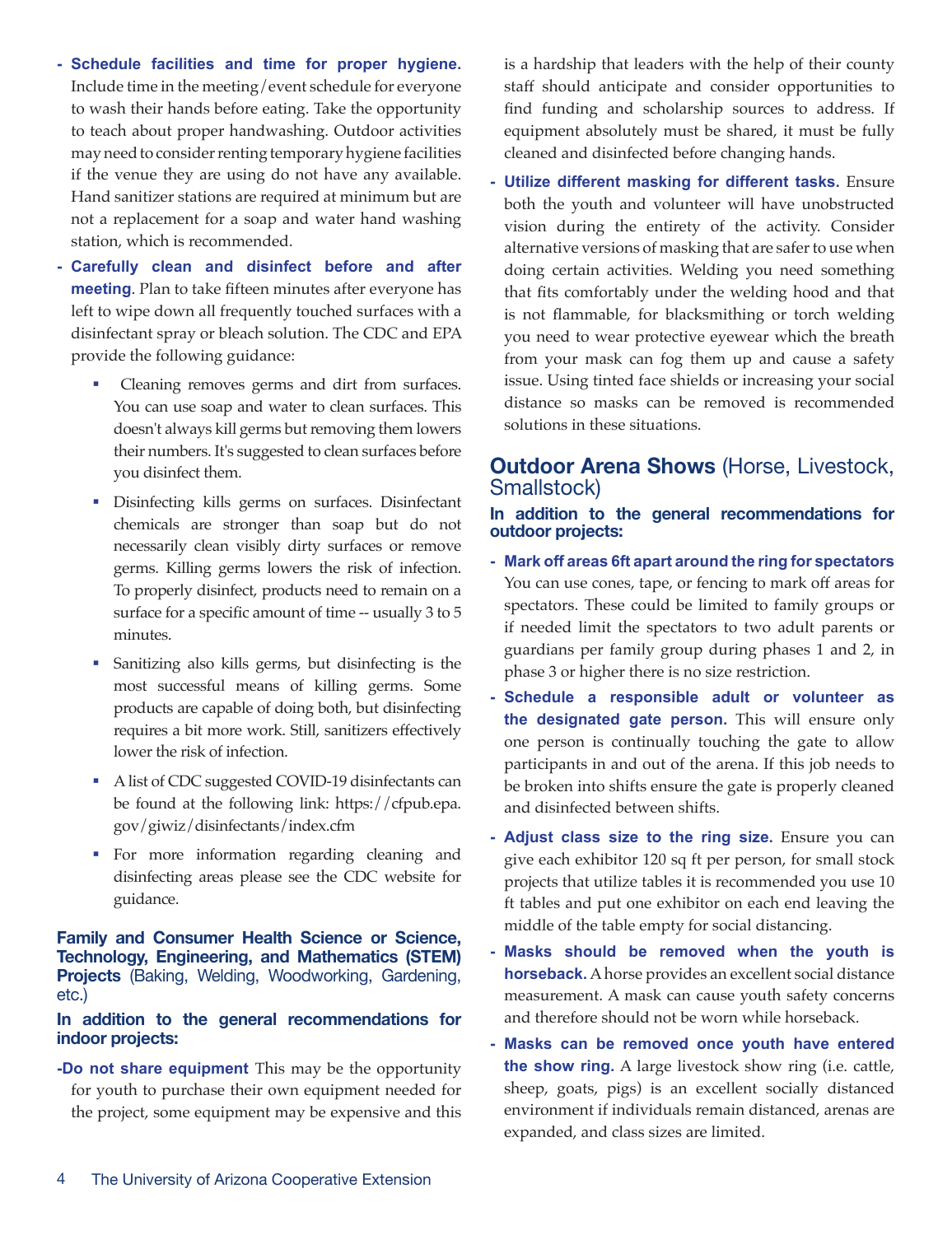# **Shooting Sports** (Outdoor Range)

#### **In addition to the general recommendations for outdoor projects:**

- **- A youth mask is removed once the youth is positioned on the line.** To ensure the safe use of equipment by a youth face masks should be removed prior to shooting. Prior to being released from the line youths should place their masks back on.
- **- Space participants on the line at least 6 ft apart** This may require lowering your meeting numbers or doing more rounds of shooters and longer meetings. If you have an additional group of certified shooting sports leaders you could split the group into two groups that meet at alternating times.
- **- Schedule the same number of youth as firearms during meeting times to avoid sharing equipment.** This may require reducing meeting attendee numbers and holding additional meetings to accommodate additional youth. If additional meetings are a hardship and you must share firearms be sure to have a trained responsible adult safely disinfect equipment between youth.
- **Schedule an additional adult or volunteer in charge of disinfecting.** This responsible adult works with the Rangemaster to ensure between rounds the firearms are safely disinfected for the next group's use.

## **Resources**

**CDC:** https://www.cdc.gov/coronavirus/2019-ncov/index. html

**Arizona Executive Orders:** https://azgovernor.gov/ executive-orders

#### **County Mandates:**

**Coconino:** https://www.coconino.az.gov/covid19 **Maricopa:**https://www.maricopa.gov/5460/ Coronavirus-Disease-2019

**Pinal**:https://www.pinalcountyaz.gov/publichealth/ coronavirus/Pages/Home.aspx

**Pima:**https://webcms.pima.gov/cms/One. aspx?portalId=169&pageId=541069

**Yuma:** https://www.yumacountyaz.gov/ government/health-district/divisions/emergencypreparedness-program/coronavirus-2019-covid-19 yuma-county-updates

**Greenlee:**https://www.co.greenlee.az.us/ departments/health-county-services/

**Graham:**https://www.graham.az.gov/254/Health **La Paz:** https://www.lpchd.com/

**Cochise:**https://covid-cochisehealth.hub.arcgis. com/

**Yavapai:** https://www.yavapai.us/chs **SantaCruz:**https://www.santacruzhealth.org/ HSAHome/HSADivisions/PublicHealth/ CommunicableDiseaseControl/CoronavirusHome. aspx

**Apache:**https://www.apachecountyaz.gov/ **Navajo:**https://www.navajocountyaz.gov/ Departments/Public-Health-Services/COVID-19 **Mohave:** https://covid-19-mohave.hub.arcgis.com/ **Gila:**https://www.gilacountyaz.gov/news\_detail\_ T5\_R475.php

**UArizona Campus Mitigation Plans:** https://covid19. arizona.edu/

**AZ Cooperative Extension Re-Entry Plan** https://extension. arizona.edu/phased-operational-plan

**AZ 4-H covid response** https://extension.arizona.edu/az-4 h-covid-19-response

## **References**

- Elliott-Engel, J., & Martinez, C. (2020). *Guide for 4-H Club and Project Meetings: COVID-19 Mitigation* [Extension Publication]. AZ1830-2020. University of Arizona Cooperative Extension. https://extension.arizona. edu/pubs/guide-4-h-events-covid-19-mitigation
- Sparks, E., Elliott-Engel, J., Parrott, A., & Hauser, M. (2020). *New 4-H Professionals Onboarding Workbook, The University of Arizona Cooperative Extension* [Unpublished manuscript]. University of Arizona Cooperative Extension.